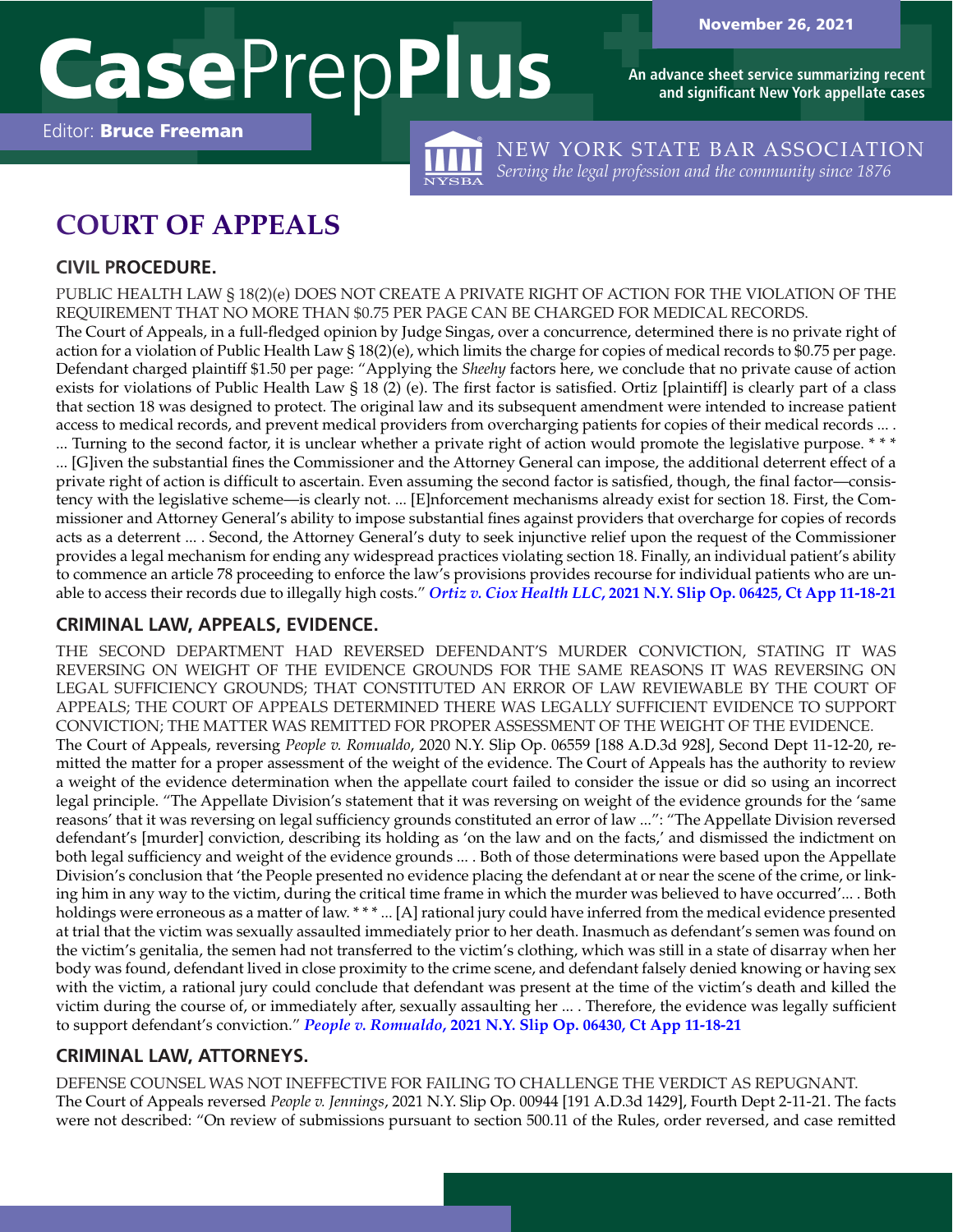to the Appellate Division, Fourth Department, for consideration of the facts and issues raised but not determined on the appeal to that Court. Counsel's failure to challenge the verdict as repugnant did not render the representation ineffective because the issue was not clear-cut and dispositive given the jury charge ...". *People v. Jennings***[, 2021 N.Y. Slip Op. 06428,](https://www.nycourts.gov/reporter/3dseries/2021/2021_06428.htm)  [Ct App 11-18-21](https://www.nycourts.gov/reporter/3dseries/2021/2021_06428.htm)**

## **CRIMINAL LAW, EVIDENCE.**

EXPERT TESTIMONY ON FALSE CONFESSION AND CROSS-RACIAL IDENDITIFICATION/MISIDENTIFICATION PROPERLY PRECLUDED; THREE-JUDGE DISSENT.

The Court of Appeals, in a full-fledged opinion by Judge DiFiore, over a three-judge dissent, determined the trial judge, after a Frye hearing, properly precluded expert testimony of Dr. Redlich on false confessions. In addition, the trial court properly precluded expert testimony on cross-racial identification/misidentification: "On this record, the trial court did not abuse its discretion in finding that the proffered testimony would not have aided the jury. Although Dr. Redlich is an impressively credentialed researcher, properly qualified by the trial court as an expert in her field, the trial court found that her testimony at the *Frye* hearing revealed her difficulty in linking her research on the possible causes of false confessions to the case at hand. Despite her review of the witnesses' testimony at the Huntley hearing, she did not explain how her testimony was at all relevant to the circumstances presented by defendant's interrogation, even by crediting defendant's account of the events ... . For instance, defendant flatly denied ever making the second, more detailed, confession—so, expert testimony regarding dispositional and situational factors that create a risk of a false confession has no relevance to the oral or written version of that statement. Moreover, defendant maintained that the first handwritten statement was the product of outright coercion—including a physical assault the night before and the deprivation of food and medicine—rather than resulting from psychological coercion of police interrogation that creates the risk of false confession, consistent with a recondite theory of which Dr. Redlich would have testified. There is a difference between the classically, inherently coercive interrogation that produces an involuntary confession—an issue that the jury is well-equipped to understand ... —and the phenomenon of false confessions involving the interplay of situational and dispositional factors that produce a coercive compliant false confession from an innocent suspect, an occurrence that the jury may find counterintuitive." *[People v. Pow](https://www.nycourts.gov/reporter/3dseries/2021/2021_06424.htm)ell***[, 2021 N.Y. Slip Op. 06424, CtApp 11-18-21](https://www.nycourts.gov/reporter/3dseries/2021/2021_06424.htm)**

## **CRIMINAL LAW, JUDGES.**

THE CONSENT OF BOTH PARTIES IS NOT REQUIRED FOR THE DISPLAY OF STATUTORY TEXT ON A VISUALIZER WHEN A JUDGE RESPONDS TO A JURY'S REQUEST FOR SUPPLEMENTAL INSTRUCTION.

The Court of Appeals, in a full-fledged opinion by Judge Garcia, determined the consent of the parties is not required for the display of the relevant statutory text on a visualizer during the judge's response to a jury's request for supplemental instruction. Consent of the parties is required for allowing the jury to be provided with copies of the statutory text, but not for the display of the text during the supplemental instruction: "When a deliberating jury requests supplemental instruction, Criminal Procedure Law § 310.30 requires the court to provide a meaningful response. When the jury's request concerns a relevant criminal statute, the law also permits the court to provide the jury with copies of the statutory text, but only with the consent of both parties. This case asks us to decide whether consent of the parties is required before the court, during a readback of the requested law and relevant definitions, may simultaneously display the corresponding text using a visualizer ... . We conclude that consent is not required ... . ... During deliberations, the jury sent a note asking for "definitions of the law" and later clarified that they were requesting the elements and relevant definitions of the charged crimes. The jury also asked that this information be displayed on the visualizer. The judge informed counsel that he would comply with this request and project the relevant statutory text so the jury could see it while the judge read the text aloud. Although defense counsel did not object to the material selected for the readback, he did object to the process of displaying the text for the jury, arguing that 'placing [the text] on the visualizer is really [no] different from handing them a written copy.' He asserted that once jurors are handed 'instructions in written form, whether it is visually or physically, that they then start having the ability to interpret based on how they see the words, [and] what punctuation may or may not be there . . . .' The judge overruled the objection and proceeded as he had described to the parties. A short time later, the jury convicted defendant on two counts and acquitted him on one count of criminal possession of a weapon." *People v. Williams***[, 2021 N.Y. Slip Op.](https://www.nycourts.gov/reporter/3dseries/2021/2021_06426.htm)  [06426, Ct App 11-18-21](https://www.nycourts.gov/reporter/3dseries/2021/2021_06426.htm)**

## **CRIMINAL LAW, JUDGES.**

ALTHOUGH DEFENDANT WAS CONVICTED OF AN ARMED FELONY, THE JUDGE SHOULD HAVE CONSIDERED WHETHER DEFENDANT IS ELIGIBLE FOR YOUTHFUL OFFENDER TREATMENT.

The Court of Appeals, reversing the Appellate Division, determined the judge should have determined whether defendant, who had been convicted of an armed felony, was eligible for youthful offender treatment: " '[W]hen a defendant has been convicted of an armed felony . . . and the only barrier to his or her youthful offender eligibility is that conviction, the court is required to determine on the record whether the defendant is an eligible youth by considering the presence or absence of the factors set forth in CPL 720.10 (3)' ... . Here, the People concede that the sentencing court failed to make any appropriate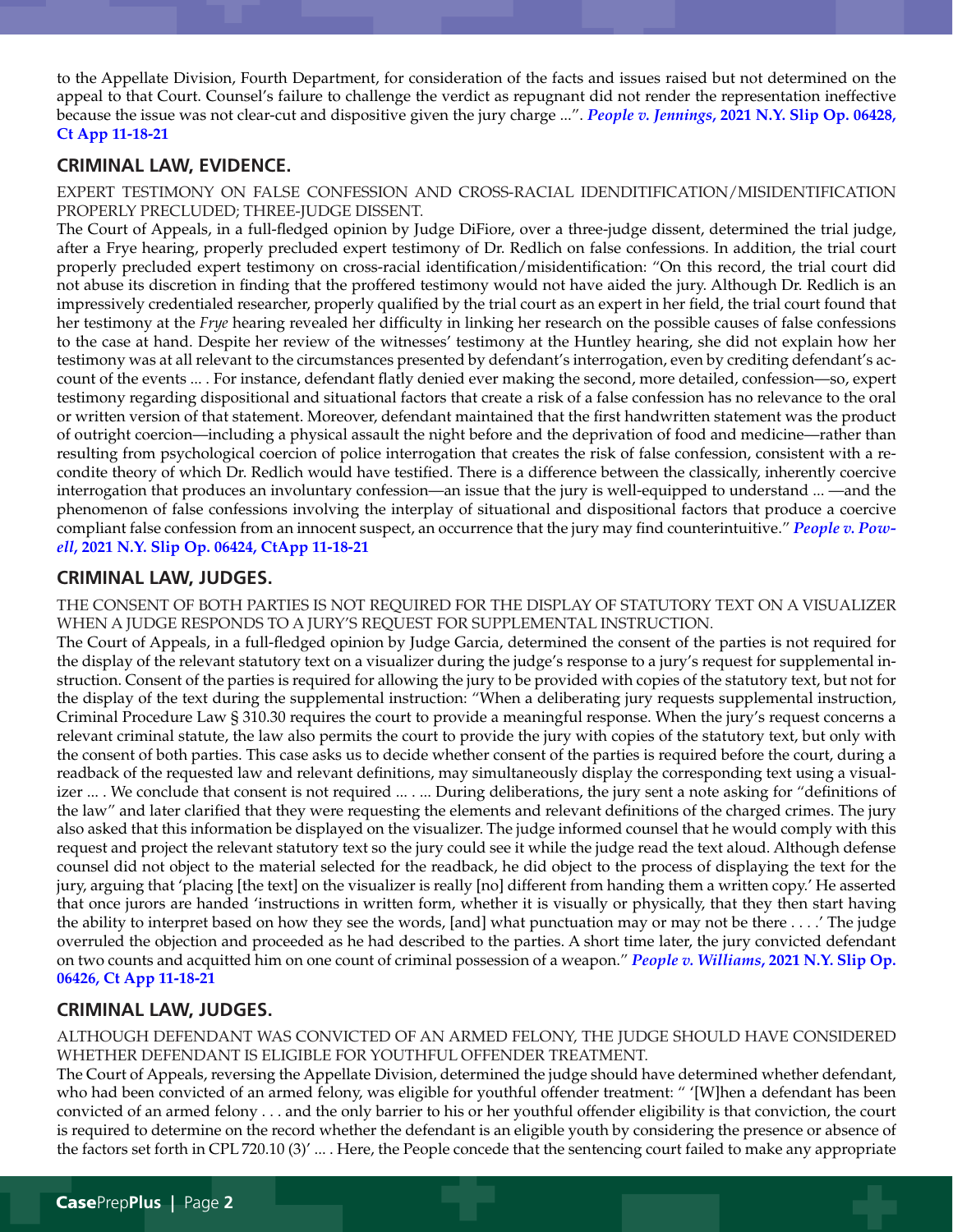on-the-record determination. We accept the People's concession and, accordingly, the case should be remitted for consideration of youthful offender treatment." *People v. Hargrove***[, 2021 N.Y. Slip Op. 06427, Ct App 11-18-21](https://www.nycourts.gov/reporter/3dseries/2021/2021_06427.htm)**

# **FIRST DEPARTMNT**

## **CORPORATION LAW, FIDUCIARY DUTY, CIVIL PROCEDURE.**

PLAINTIFFS DEMONSTRATED A DEMAND ON THE BOARD OF DIRECTORS TO PURSUE A DERIVATIVE ACTION WAS FUTILE; THE COMPLAINT ADEQUATELY ALLEGED BREACH OF FIDUCIARY DUTY, A CLAIM FOR WHICH NO DAMAGES NEED BE ALLEGED.

The First Department, reversing Supreme Court, determined the requirement that a demand on the board of directors to pursue a derivative action was futile and therefore is excused. In addition, the complaint adequately alleged a breach of fiduciary duty: "Plaintiffs properly alleged demand futility as required under Business Corporation Law § 626 (c) by asserting that at least four out of seven of the members of derivative plaintiff/nominal defendant Xerox Holdings Corporation's board of directors were controlled by Icahn, Xerox's largest single shareholder, and thus lacked the independence to make an impartial decision on bringing suit ... . \*\*\* ... [T]he claim for breach of fiduciary duty was pleaded with the particularity required by CPLR 3016(b), as the complaint states that the Icahn defendants used confidential information about Xerox's planned acquisition of HP Inc. to buy HP common shares before news of the acquisition became public and before HP's stock price increased ... . ... [P]laintiffs' claims do not fail for lack of damages, as damages 'have never been considered to be an essential requirement for a cause of action founded on a breach of fiduciary duty' ... . The function of an action for breach of fiduciary duty 'is not merely to compensate the plaintiff for wrongs committed by the defendant but . . . to prevent them, by removing from . . . trustees all inducement to attempt dealing for their own benefit in matters . . . to which their . . . trust relates' ...". *[Miami Firefighters' Relief & Pension Fund v. Icahn](https://nycourts.gov/reporter/3dseries/2021/2021_06446.htm)***, 2021 N.Y. Slip Op. 06446, First Dept 11-18-21**

## **CRIMINAL LAW.**

THE JURORS IN THIS ATTEMPTED ROBBERY CASE SAW AN INTERNET VIDEO OF DEFENDANT'S CODEFENDANT VIOLENTLY CAUSING A MAN'S DEATH; THE VIDEO HAD NOT BE INTRODUCED OR MENTIONED AT TRIAL; SUPREME COURT SHOULD HAVE GRANTED THE MOTION TO SET ASIDE THE VERDICT.

The First Department, reversing Supreme Court, determined the defense motion to set aside the verdict based upon juror misconduct should have been granted. The trial court denied the motion after' an extensive hearing. The jurors had seen an Internet video of defendant's codefendant, Lopez, violently causing a man's death: "CPL 330.30 (2) authorizes a court to set aside a verdict on the ground of juror misconduct that 'may have affected a substantial right of the defendant' and 'was not known to the defendant prior to the rendition of the verdict.' If juror misconduct of the kind outlined in CPL 330.30 (2) is found, the court is not to engage in a separate harmless error analysis. However, '[a]bsent a showing of prejudice to a substantial right,' CPL 330.30 (2) is not implicated in the first place. As such, '[e]ach case must be examined on its unique facts to determine the nature of the misconduct and the likelihood that prejudice was engendered' ... . Here, the jurors observed an Internet video of defendant's codefendant, Lopez, violently causing a man's death. The video did not appear in evidence and there was no testimony or mention of the video at trial. The video created a substantial risk of prejudicing the verdict as it permitted jurors to perceive the codefendant as having a propensity for violence, and then to perceive that same propensity to apply to defendant through a guilt-by-association chain of reasoning." *[People v. Santana](https://nycourts.gov/reporter/3dseries/2021/2021_06329.htm)***, 2021 N.Y. [Slip Op. 06329, First Dept 11-16-21](https://nycourts.gov/reporter/3dseries/2021/2021_06329.htm)**

## **EMPLOYMENT LAW, LABOR LAW, JUDGES.**

PLAINTIFFS WERE ENTITLED TO SUMMARY JUDGMENT ON THEIR MINIMUM WAGE, OVERTIME PAY, SPREAD-OF-HOURS PAY AND WAGE THEFT PREVENTION ACT CAUSES OF ACTION, INCLUDING LIQUIDATED DAMAGES, PREJUDGMENT INTEREST AND ATTORNEYS' FEES.

The First Department, reversing Supreme Court, determined the motion court should not have denied plaintiff's summary judgment motion and, sua sponte, dismissed the complaint in this action alleging "violations of minimum wage, overtime pay and spread-of-hours pay under the Labor Law and violations of the Wage Theft Prevention Act (WTPA) ...". The First Department granted plaintiffs' summary judgment motion, finding them entitled to liquidated damages, prejudgment interest and attorneys' fees: "Plaintiffs established prima facie that defendants violated Labor Law §§ 190-199, 650, and 652 and 12 NYCRR 142 and 146-1.6 by failing to pay them minimum wage, overtime pay, and spread-of-hours pay. Although 12 NYCRR 142-2.2 requires an employer to pay an employee for overtime, i.e., working time over 40 hours, at a wage rate of 1½ times the employee's regular rate, defendant Georgios Liristis, owner of defendant GE & LO Corp. d/b/a Burger Hut, testified that plaintiffs each worked 8- to 10-hour shifts, six days a week, and were paid a fixed salary. Although 12 NYCRR 142-2.4(a) requires that, for any day in which an employee's spread of hours exceeds 10 hours, the employee receive one hour's pay at the minimum wage rate in addition to the minimum wage, the record shows that plaintiff Galindo Tezoco, who regularly worked shifts over 10 hours, did not receive the additional hours' pay. Defendant Liristis' testimony estab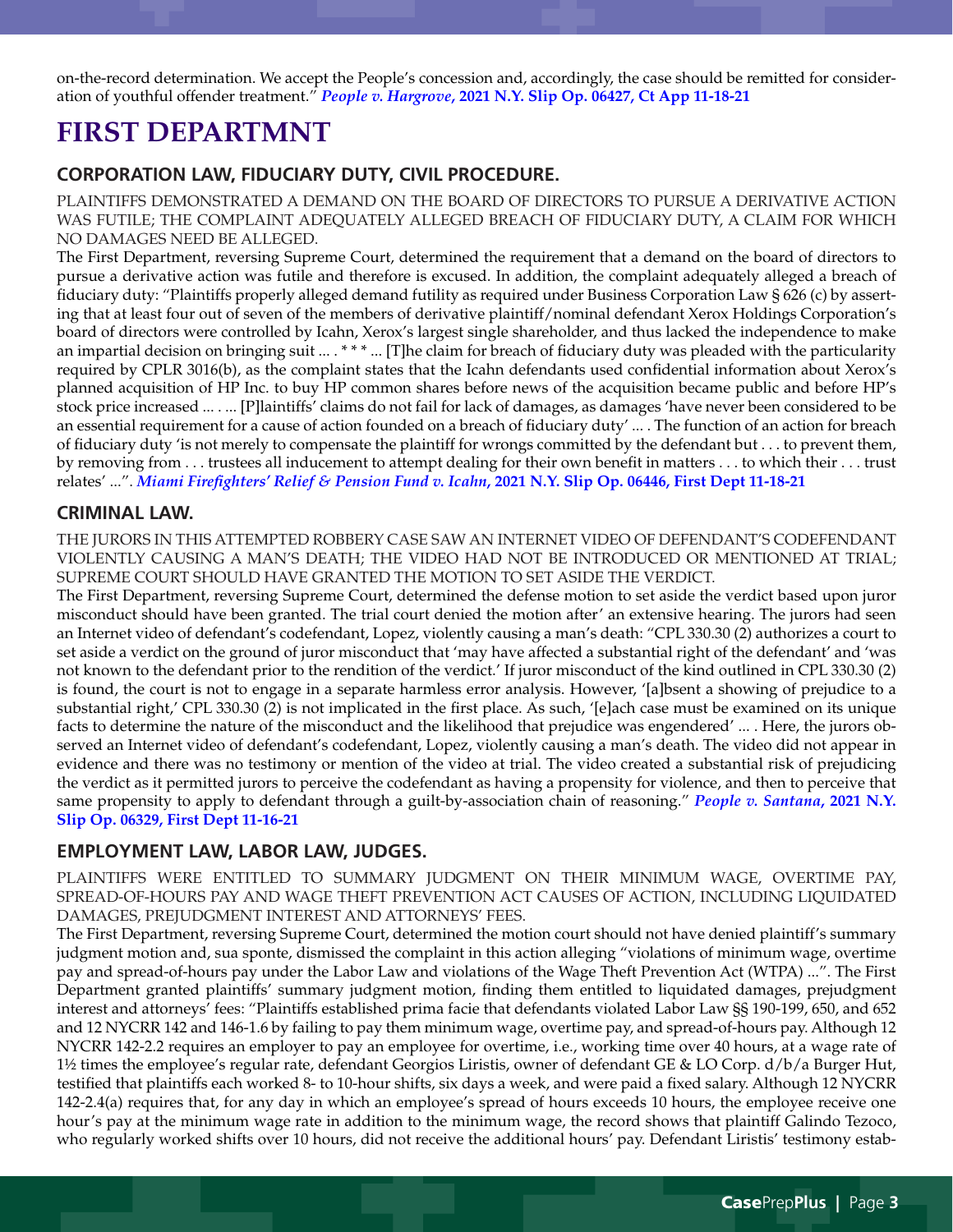lishes that defendants failed to pay three of the five plaintiffs the prevailing minimum wage during the relevant periods. Defendants cannot avail themselves of the 'tip credit,' since they undisputedly failed to provide notice of the tip credit in writing ... . Plaintiffs established that defendants violated the WTPA by failing to provide them with wage statements (see Labor Law § 195[3]) and by failing to provide wage notices to plaintiff Silverio Tezoco ... . It is undisputed that defendants failed to provide any wage notices or wage statements during the course of plaintiffs' employment." *[Tezoco v. GE & LO](https://nycourts.gov/reporter/3dseries/2021/2021_06463.htm) Corp***[., 2021 N.Y. Slip Op. 06463, First Dept 11-18-21](https://nycourts.gov/reporter/3dseries/2021/2021_06463.htm)**

# **LABOR LAW-CONSTRUCTION LAW, PERSONAL INJURY.**

PLAINTIFF ALLEGEDLY SLIPPED AND FELL AFTER STEPPING ON A BOTTLE CAP; PLAINTIFF'S LABOR LAW §§ 241(6) AND 200 CAUSES OF ACTION SHOULD NOT HAVE BEEN DISMISSED.

The First Department, reversing Supreme Court, determined the Labor Law §§ 241(6) and 200 causes of action should not have been dismissed. Plaintiff alleged he stepped on a bottle cap which caused him to slip and fall: "The record presents an issue of fact as to whether the bottle cap that caused the injured plaintiff's slip-and-fall accident on the construction site was part of an accumulation of debris within the meaning of Industrial Code (12 NYCRR) § 23-1.7(e), on which the Labor Law § 241(6) claim is predicated ... . [Defendant] failed to demonstrate, by submitting evidence of when the area was last cleaned or inspected before the injured plaintiff's accident, that the Labor Law § 200 and negligence claims should be dismissed as against it ... . Plaza presented only general testimony by its employees that the area was inspected daily and that debris was removed by laborers." *Deleo v. JPMorgan Chase & Co***[., 2021 N.Y. Slip Op. 06320, First Dept 11-16-21](https://nycourts.gov/reporter/3dseries/2021/2021_06320.htm)**

# **LABOR LAW-CONSTRUCTION LAW, PERSONAL INJURY.**

THE FACT THAT OSHA REQUIRES PROTECTION ONLY FOR FALLS MORE THAN SIX FEET WAS IRRELEVANT; PLAINTIFF, WHO FELL FROM AN ELEVATED PLANK, WAS ENTITLED TO SUMMARY JUDGMENT ON HIS LABOR LAW § 240(1) CAUSE OF ACTION.

The First Department determined plaintiff's fall from a plank, even if the fall was less than six feet, entitled him to summary judgment on the Labor Law § 240(1) cause of action: "Even if, as [defendant] contends, plaintiff fell less than six feet, that does not render the statute inapplicable ... , [Defendant's] claimed compliance with OSHA regulations requiring fall protection only for falls of six feet or more is irrelevant ... . The wooden plank from which plaintiff fell did not constitute a 'passageway,' but 'served, conceptually and functionally, as an elevated platform or scaffold' ...". *[DaSilva v. Toll First Ave.,](https://nycourts.gov/reporter/3dseries/2021/2021_06438.htm)  LLC***[, 2021 N.Y. Slip Op. 06438 First Dept 11-18-21](https://nycourts.gov/reporter/3dseries/2021/2021_06438.htm)**

# **MUNICIPAL LAW, NEGLIGENCE, FALSE ARREST, FALSE IMPRISONMENT.**

THE FIRST DEPARTMENT, OVERRULING PRECEDENT AND JOINING THE OTHER DEPARTMENTS, DETERMINED INDIVIDUAL MUNICIPAL EMPLOYEES NEED NOT BE NAMED IN A NOTICE OF CLAIM.

The First Department, reversing Supreme Court and overruling precedent, in a full-fledged opinion by Justice Scarpulla, determined municipal employees need not be named in a notice of claim. Plaintiff brought negligence, false arrest and false imprisonment causes of action against NYC alleging inhumane treatment by officers at Rikers Island: "The City moved to dismiss plaintiff's complaint against the NYPD defendants, arguing that plaintiff failed to satisfy General Municipal Law § 50-e because he did not serve a notice of claim that named the NYPD defendants or John/Jane Doe placeholders ... . \*\*\* Upon additional review of the reasoning of our own precedents, the reasoning of ... relevant decisions of our sister departments, and reexamination of General Municipal Law § 50-e (2), we now join our sister departments in holding that § 50-e does not mandate the naming of individual municipal employees in a notice of claim. … [I]t is well settled that a notice of claim is sufficient so long as it includes enough information to enable the municipal defendant to investigate a plaintiff's allegations, and '[n]othing more may be required' ... . Providing the municipal defendant with the statutorily required elements of the nature of the claim, the time, place and manner in which the claim arose, and the alleged injury, without additionally naming the individual municipal employees involved, does not prevent the municipal defendant from adequately investigating the claim. Armed with the statutorily required information, the municipal defendant is in at least as good a position as the plaintiff to identify and interview the individual municipal employees involved in the claim." *[Wiggins v.](https://nycourts.gov/reporter/3dseries/2021/2021_06335.htm)  City of New York***[, 2021 N.Y. Slip Op. 06335, First Dept 11-16-21](https://nycourts.gov/reporter/3dseries/2021/2021_06335.htm)**

# **PERSONAL INJURY. EDUCATION-SCHOOL LAW, CIVIL PROCEDURE.**

PURSUANT TO THE DOCTRINE OF LACHES, THE DEFENDANT CITY WAS NOT ENTITLED TO THE LOWER 5.76% INTEREST RATE ON THE MULTIMILLION DOLLAR JUDGMENT; THE TRIAL JUDGE PROPERLY IMPOSED THE 9% INTEREST RATE PURSUANT TO CPLR 5004.

The First Department reduced the multimillion dollar damages award in this lawsuit by a student severely burned during a chemistry demonstration at his public high school. The trial judge properly imposed a 9% interest rate on the judgment because the defendant city was late (laches) in seeking the lower interest rate (5.75%) authorized by law: "[The judgment] awarding the principal sums of \$29,585,000 million for past pain and suffering and \$29,585,000 for future pain and suffering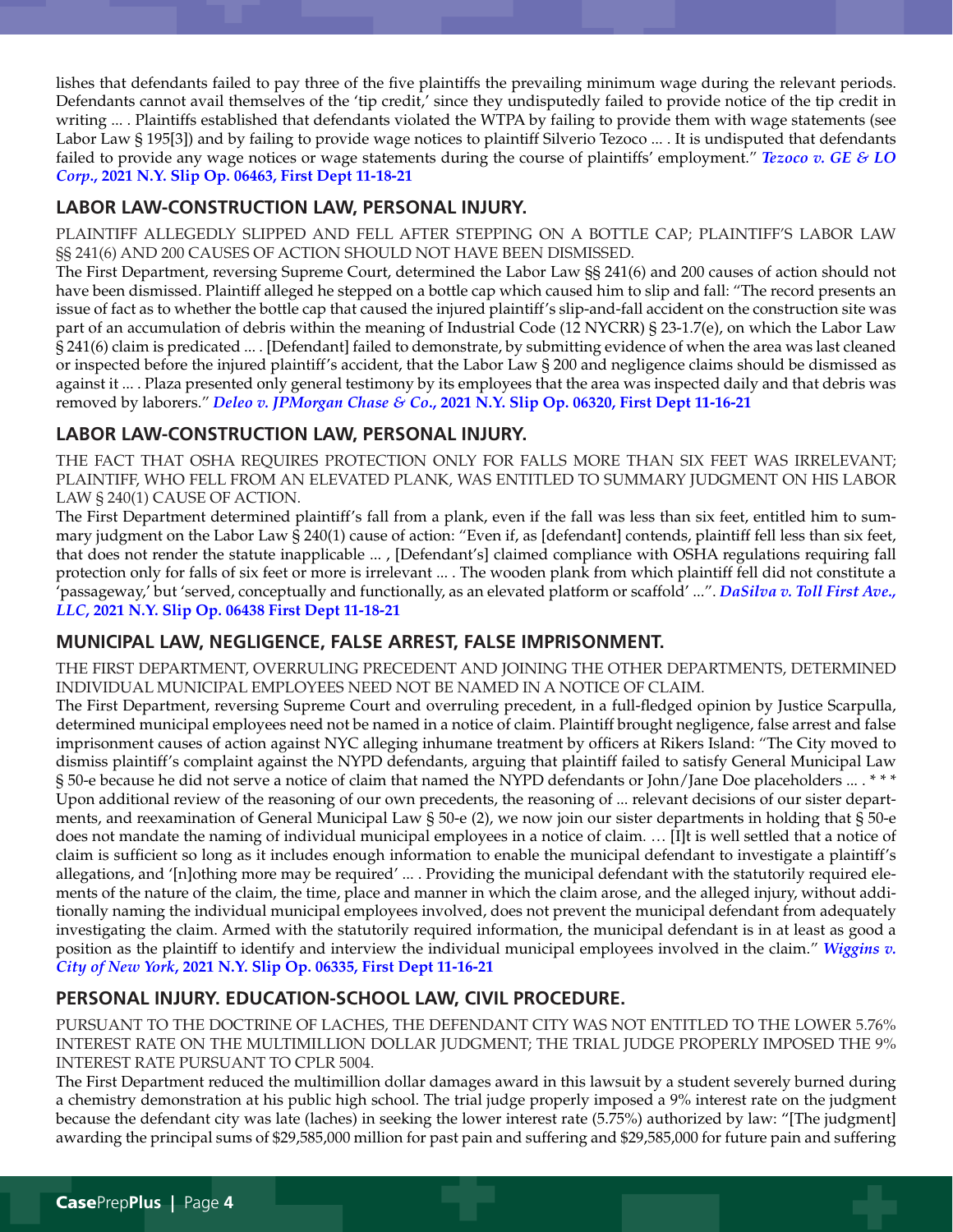over 54 years, plus 9% interest, unanimously modified, on the facts, to vacate the awards ... , and remand for a new trial of those issues, unless plaintiff stipulates ... to reduce the awards for past pain and suffering to \$12,000,000 and for future pain and suffering to \$17,000,000 ... . \*\*\* ... [D]efendants ... should have formally moved to compute interest on the verdict at a lower rate than 9% ... . This way, plaintiff would have had the opportunity to submit proof to the contrary, and the court could have ordered a hearing if necessary ... . Given defendants' laches in seeking to avail themselves of a lower interest rate authorized by law, Supreme Court providently declined to depart from CPLR 5004's presumptive 9% interest rate ...". *Yvonne Y. v. City of New York***[, 2021 N.Y. Slip Op. 06468, First Dept 11-18-21](https://nycourts.gov/reporter/3dseries/2021/2021_06468.htm)**

## **PRODUCTS LIABILITY, PERSONAL INJURY.**

PROOF THE ELEVATOR DOOR MALFUNCTIONED WHEN PLAINTIFF ATTEMPTED TO ENTER THE ELEVATOR DID NOT SUPPORT A PRODUCTS LIABILITY CAUSE OF ACTION.

The First Department, reversing Supreme Court, determined plaintiff's proof demonstrated that the elevator door malfunctioned at the time plaintiff attempted to enter the elevator. A malfunction is not enough to support a products liability cause of action: "Plaintiff Patricia Booth was injured when she was knocked to the ground when the doors to an elevator closed as she was attempting to enter the elevator; Otis had modernized the elevator eight years earlier. Otis established prima facie entitlement to summary judgment dismissing the strict products liability claim by submitting evidence that the elevator door at issue was not defective ... . ... Crediting the testimony of plaintiff's daughter that she was holding the door open button and that plaintiff had crossed the elevator threshold when the doors began to close, this establishes nothing more than a malfunction at the time of the accident, which is insufficient to maintain a strict products liability cause of action ... . The fact that Otis 'both supplied the elevator and serviced it after installation would not impose upon [it] strict liability for a defect which developed after installation was completed' ...". *Booth v. Otis El. Co***[., 2021 N.Y. Slip Op. 06433, First Dept 11-18-21](https://nycourts.gov/reporter/3dseries/2021/2021_06433.htm)**

# **SECOND DEPARTMENT**

# **CRIMINAL LAW, APPEALS, IMMIGRATION LAW.**

DEFENDANT WAS NOT INFORMED HIS GUILTY PLEA COULD RESULT IN DEPORTATION; THE ISSUE NEED NOT BE PRESERVED FOR APPEAL; MATTER REMITTED TO GIVE DEFENDANT THE OPPORTUNITY TO MOVE TO WITHDRAW HIS GUILTY PLEA.

The Second Department, remitting the matter to Supreme Court, determined defendant should be given the opportunity to withdraw his guilty plea because he was not informed of the possibility of deportation. The issue was not subject to the preservation requirement for appeal: "[T]he defendant's contention that his due process rights were violated due to the Supreme Court's failure to warn him that his pleas could subject him to deportation is excepted from the requirement of preservation because the record does not demonstrate that the defendant was aware that he could be deported as a consequence of his pleas of guilty ... . Indeed, here, the record shows that the court failed to address the possibility of deportation as a consequence of the defendant's pleas of guilty ... . Inasmuch as there is no indication in the record that the defendant was aware that he could be deported as a result of his pleas ... , the defendant had no 'practical ability' to object to the court's comment about immigration consequences or to otherwise tell the court, if he chose, that he would not have pleaded guilty if he had known about the possibility of deportation ... . ... [W]e remit the matters to the Supreme Court, Kings County, to afford the defendant an opportunity to move to vacate his pleas of guilty and for a report by the Supreme Court thereafter ... . Any such motion shall be made by the defendant within 60 days after the date of this decision and order ... . Upon such motion, the defendant will have the burden of establishing that there is a "reasonable probability" that he would not have pleaded guilty had the court warned him of the possibility of deportation ... . *People v. Bamugo***[, 2021 N.Y. Slip Op. 06363,](https://nycourts.gov/reporter/3dseries/2021/2021_06363.htm)  [Second Dept 11-17,21](https://nycourts.gov/reporter/3dseries/2021/2021_06363.htm)**

# **FREEDOM OF INFORMATION LAW (FOIL), ADMINISTRATIVE LAW.**

THE DENIAL OF THE FOIL REQUEST DID NOT ADVISE PETITIONER OF THE AVAILABILITY OF AN ADMINSTRATIVE APPEAL; THEREFORE SUPREME COURT SHOULD NOT HAVE DISMISSED THE ARTICLE 78 PETITION FOR FAILURE TO EXHAUST ADMINISTRATIVE REMEDIES.

The Second Department, reversing Supreme Court, determined the Article 78 petition seeking the production of documents should not have been dismissed on the ground petitioner failed to exhaust administrative remedies. When the FOIL request was denied the denial did not advise petitioner of the availability of an administrative appeal: "Public Officers Law § 89(3)(a) and (4)(a) requires that FOIL requests be granted or denied by an agency within five business days, and that any administrative appeal of a denial, as required for exhausting administrative remedies, be undertaken within 30 days of the denial. 21 NYCRR 1401.7(b) further requires, however, that '[d]enial of access shall be in writing stating the reason therefor and advising the person denied access of his or her right to appeal to the person or body designated to determine appeals, and that person or body shall be identified by name, title, business address and business telephone number. The records access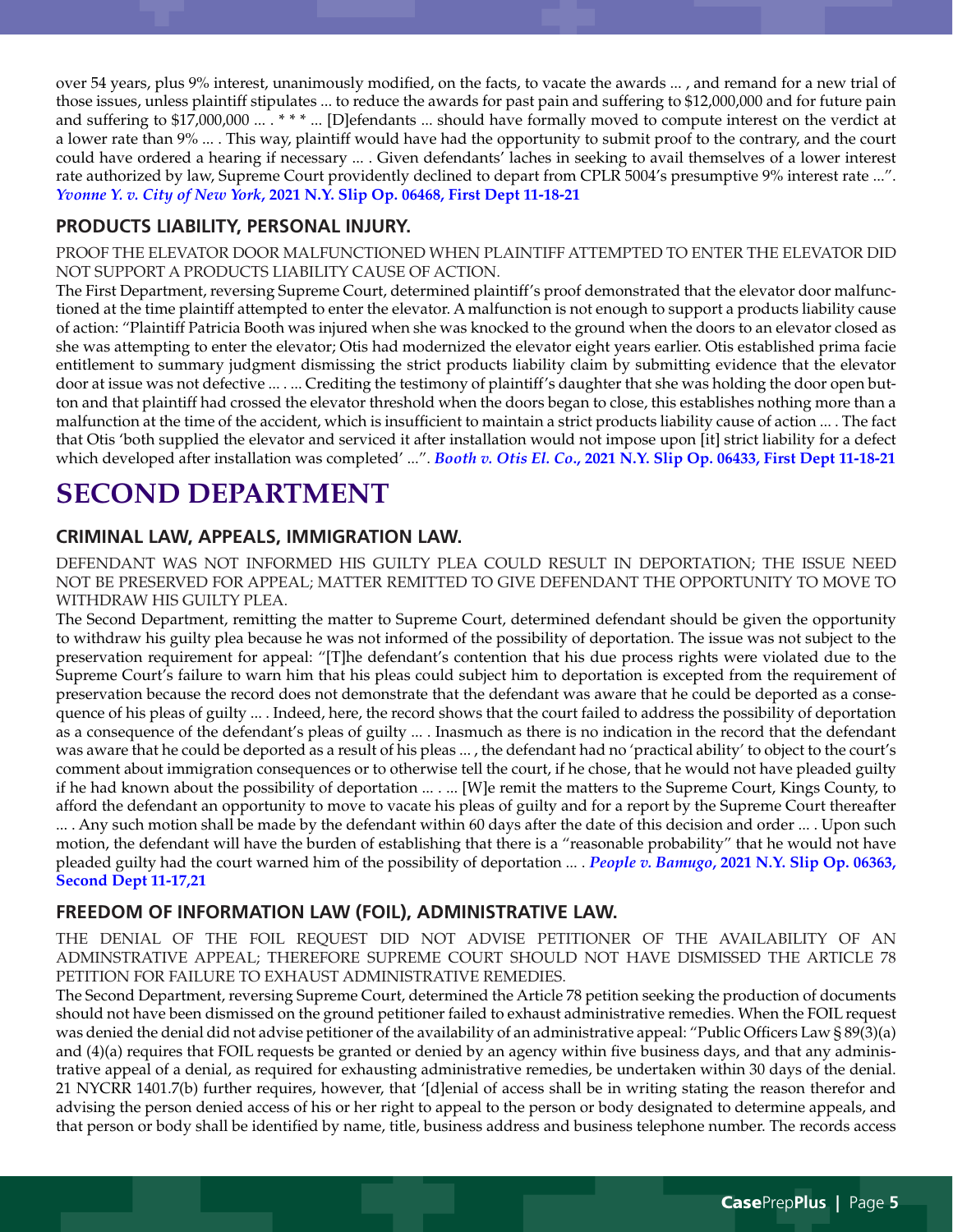officer shall not be the appeals officer.' Since there is no dispute that the subject denial of the petitioner's FOIL request failed to advise the petitioner of the availability of an administrative appeal and the person to whom the appeal should be directed as required by 21 NYCRR 1401.7(b), the Supreme Court erred in dismissing the petition for failure to exhaust administrative remedies ...". *Matter of Snyder v. Nassau County***[, 2021 N.Y. Slip Op. 06359, Second Dept 11-17-21](https://nycourts.gov/reporter/3dseries/2021/2021_06359.htm)**

# **INSURANCE LAW, CONTRACT LAW, CIVIL PROCEDURE, EDUCATION-SCHOOL LAW, ATTORNEYS.**

THE COMPLAINT SUFFICIENTTLY ALLEGED A BREACH OF THE COVENANT OF GOOD FAITH CAUSE OF ACTION IN THIS INSURANCE COVERAGE DISPUTE; THE "IMPLIED COVENANT" CAUSE OF ACTION ALLEGED CONDUCT DIFFERENT FROM THE BREACH OF CONTRACT CAUSE OF ACTION AND WAS THEREFORE NOT DUPLICATIVE; SUPREME COURT IMPROPERLY REDUCED THE ATTORNEYS' FEES AWARDS.

The Second Department, reversing Supreme Court, determined the breach of the implied covenant of good faith and fair dealing cause of action in this insurance coverage dispute should not have been granted. The court noted that the "breach of the implied covenant" cause of action was not based on the same conduct as the breach of the insurance policy cause of action and therefore was not "duplicative." The court also found Supreme Court improperly reduced the attorneys' fees awards: "This appeal arises out of an insurance coverage dispute between the plaintiff and its insurer, the defendant, in connection with a School Board Legal Liability Policy ... (hereinafter the policy). While the policy was in effect, a putative class action entitled *Montesa v Schwartz* (hereinafter the underlying action) was commenced ... in ... the Southern District of New York against ... the plaintiff and its current and former school board members, alleging various constitutional violations, school segregation, breach of fiduciary duty, and fraud. ... [P]laintiff timely submitted a notice of claim to the defendant regarding the underlying action and requested coverage under the policy, and the defendant denied coverage to the plaintiff and its board members. \* \* \* The plain language of the complaint reflects the plaintiff's allegation that the defendant breached the implied covenant of good faith and fair dealing. The complaint alleged ... that the defendant failed to investigate in good faith the claims in the underlying action, denied coverage to the plaintiff based upon a manufactured and/or 'nonexistent' assertion, deviated from industry practices by denying coverage to the plaintiff where '[n]o reasonable insurer would have denied [such] coverage,' and '[disclaimed] coverage with gross disregard for the facts and applicable law' ... . In determining the defendant's motion to dismiss, the court was required to accept as true the facts alleged in the complaint, accord the plaintiff the benefit of every possible favorable inference, and determine only whether the facts as alleged by the plaintiff fit within any cognizable legal theory ... . ... [W]here, as here, the cause of action to recover damages for breach of the policy and the cause of action to recover damages for breach of the implied covenant of good faith and fair dealing allege different conduct on the part of the defendant and seek different categories and/or types of damages, the cause of action seeking damages for breach of the implied covenant of good faith and fair dealing should not be dismissed as 'duplicative' of the cause of action alleging breach of contract ...". *[East Ramapo Cent. Sch. Dist. v. New York Schs. Ins. Reciprocal](https://nycourts.gov/reporter/3dseries/2021/2021_06341.htm)***, 2021 [N.Y. Slip Op. 06341, Second Dept 11-17-21](https://nycourts.gov/reporter/3dseries/2021/2021_06341.htm)**

# **PERSONAL INJURY, CIVIL PROCEDURE, EVIDENCE.**

PLAINTIFF HAD NO MEMORY OF EVENTS BEYOND WALKING TOWARD THE BUS AT A BUS STOP; SHE SUFFERED A CRUSHED FOOT; THE MOTION TO SET ASIDE THE PLAINTIFF'S VERDICT SHOULD HAVE BEEN GRANTED. The Second Department, reversing Supreme Court, determined the motion to set aside the plaintiff's verdict in this pedestrian/bus accident case should have been granted. Plaintiff had no memory of the incident beyond walking a couple of feet toward the bus at a bus stop. She suffered a crushed foot, but there was simply no evidence of negligence on the part of the bus driver: " 'A motion pursuant to CPLR 4404(a) to set aside a jury verdict and for judgment as a matter of law will be granted where there is no valid line of reasoning and permissible inferences which could possibly lead rational persons to the conclusions reached by the jury on the basis of the evidence presented at trial' ... . In determining such a motion, a court must accept the plaintiff's evidence as true and accord the plaintiff the benefit of every favorable inference which can reasonably be drawn from the evidence presented at trial ... . However, '[a] jury verdict must be based on more than mere speculation or guesswork' ... . Here, there was no rational process by which the jury could find in favor of the plaintiff and against the defendants on the issue of liability. Even if the circumstantial evidence sufficiently supported a conclusion that the plaintiff was injured due to an impact with a bus, the mere fact that the plaintiff was struck by a bus did not prove the defendants' negligence ... . In addition to establishing the fact of the accident, it was the plaintiff's burden to demonstrate what actually happened at the time of the accident so as to enable the jury to find that the defendants were negligent and that their negligence was a proximate cause of the accident ...". *[Kirwan v. New York City Tr. Auth](https://nycourts.gov/reporter/3dseries/2021/2021_06350.htm)***., 2021 N.Y. Slip Op. 06350, [Second Dept 11-17-21](https://nycourts.gov/reporter/3dseries/2021/2021_06350.htm)**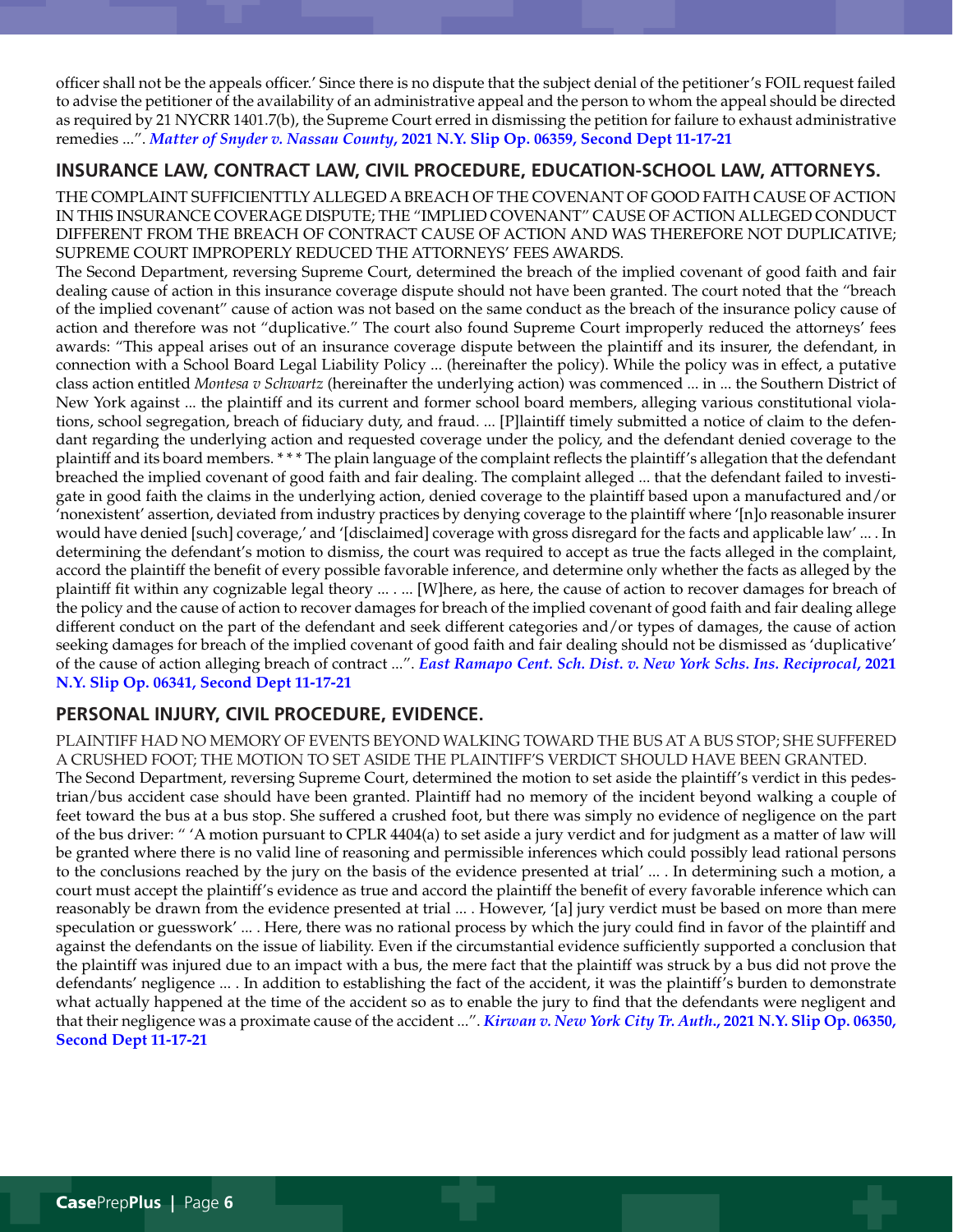### **PERSONAL INJURY, CONTRACT LAW.**

DEFENDANTS DID NOT DEMONSTRATE A LACK OF CONSTRUCTIVE NOTICE OF THE WET LOADING DOCK WHERE PLAINTIFF SLIPPED AND FELL; GENERAL OBLIGATIONS LAW § 5-322.1(1) APPLIES ONLY TO NEGLIGENT MAINTENANCE ASSOCIATED WITH THE INTEGRITY OF A BUILDING, NOT TO CLEANING SERVICES.

The Second Department, reversing Supreme Court, determined defendants in this slip and fall case did not demonstrate a lack of constructive notice of the wet loading dock. Therefore defendants' motion for summary judgment should not have been granted. As to the action against the maintenance company charged with keeping the loading dock clean (ABM), General Obligations Law § 5-322.1 (1), which imposes liability for negligent maintenance, applies only to maintenance associated with the integrity of a building, not cleaning services: "The defendants failed to establish, prima facie, that they did not have constructive notice of the allegedly dangerous condition in that they failed to offer evidence as to when the loading dock was last cleaned or inspected before the plaintiff's fall. A security guard hired by the defendants testified that, while he would typically perform a 'security walk around' twice every 30 to 60 minutes, on the day of the accident, he did not pay attention to the area where the plaintiff later fell. Further, the testimony of witnesses employed by the defendants and ABM as to general cleaning and inspection procedures for the loading dock area was insufficient to establish lack of constructive notice ...". *Skerrett v. LIC Site B2 Owner, LLC***[, 2021 N.Y. Slip Op. 06386, Second Dept 11-17-21](https://nycourts.gov/reporter/3dseries/2021/2021_06386.htm)**

# **THIRD DEPARTMENT**

## **CRIMINAL LAW, SEX OFFENDER REGISTRATION ACT (SORA).**

THERE WAS NO PROOF IN THE RECORD SUPPORTING THE FINDING THAT THE MISSOURI CONVICTION WAS THE EQUIVALENT OF A NEW YORK FELONY; THEREFORE THE RISK-LEVEL ASSESSMENT WAS REDUCED BY 10 POINTS.

The Third Department, reversing County Court and remitting the matter, determined there was no proof in the record to support the finding that a Missouri conviction was the equivalent of a New York felony. The 15 points assessed for the foreign conviction was reduced to 5 points: "The Missouri statute under which defendant was convicted requires that a person 'knowingly possesses a controlled substance' (Mo Ann Stat § 579.015 [1] ... ), with no minimum drug quantity required ... . Although criminal possession of a controlled substance is, most often, a felony in New York (see Penal Law §§ 220.21, 220.18, 220.16, 220.09, 220.06), the felony provisions all contain a weight element or require an intent to sell or a predicate conviction, whereas possession of a quantity of a controlled substance below the felony threshold constitutes a class A misdemeanor (see Penal Law § 220.03). Here, the facts and conduct underlying the Missouri conviction of criminal possession of a controlled substance are not in the record and, thus, it is unclear if the conduct underlying that conviction would constitute a felony in New York ... . Accordingly, we are constrained to conclude that the record only supports the assessment of 5 points, not 15 points, under risk factor 9. Deducting 10 points from the total score of 110 results in a score of 100, placing defendant in the classification of a presumptive risk level two sex offender. However, the People expressly argued that, if defendant were found to be a risk level two sex offender, an upward departure would be warranted. In light of our holding that defendant is a presumptive risk level two sex offender, the matter must be remitted for County Court to consider whether an upward departure is warranted ...". *People v. Smith***[, 2021 N.Y. Slip Op. 06403, Third Dept 11-18-21](https://nycourts.gov/reporter/3dseries/2021/2021_06403.htm)**

## **UNEMPLOYMENT INSURANCE, LABOR LAW.**

CLAIMANT'S UNEMPLOYMENT INSURANCE BENEFITS PROPERLY REDUCED TO ZERO BECAUSE CLAIMANT'S PENSION EXCEEDED THE AMOUNT OF THE BENEFITS.

The Third Department determined the amount of unemployment insurance benefits for claimant, a professional violinist, was properly reduced to zero based upon claimant's pension: "Consistent with the provisions of Labor Law § 600 (1) (a), the benefit rate of a claimant who is receiving a governmental or other pension 'shall be reduced . . . if such [pension] payment is made under a plan maintained or contributed to by [the] base period employer and . . . the claimant's employment with, or remuneration from, such employer after the beginning of the base period . . . increased the amount of . . . such pension' ... . 'Under the plain language of the statute, the specified reduction shall be made where a claimant's base period employer made a pension fund contribution during the base period which increased the claimant's pension' ... . ... [T]he record establishes that, during the relevant base period, claimant received a pension benefit that, in turn, was fully funded by the contributing employers. The record further makes clear — and claimant does not dispute — that the work performed by her during the base period and the corresponding contributions made by her employers increased the monetary value of her pension. Under these circumstances, and given that the prorated weekly amount of claimant's pension benefit exceeded her weekly unemployment insurance benefit (see Labor Law § 600 [1] [b]), the statutory reduction was triggered, and claimant's unemployment insurance benefit rate was properly reduced to zero ...". *[Matter of Morganstern \(Commissioner of Labor\)](https://nycourts.gov/reporter/3dseries/2021/2021_06416.htm)***, [2021 N.Y. Slip Op. 06416, Third Dept 11-18-21](https://nycourts.gov/reporter/3dseries/2021/2021_06416.htm)**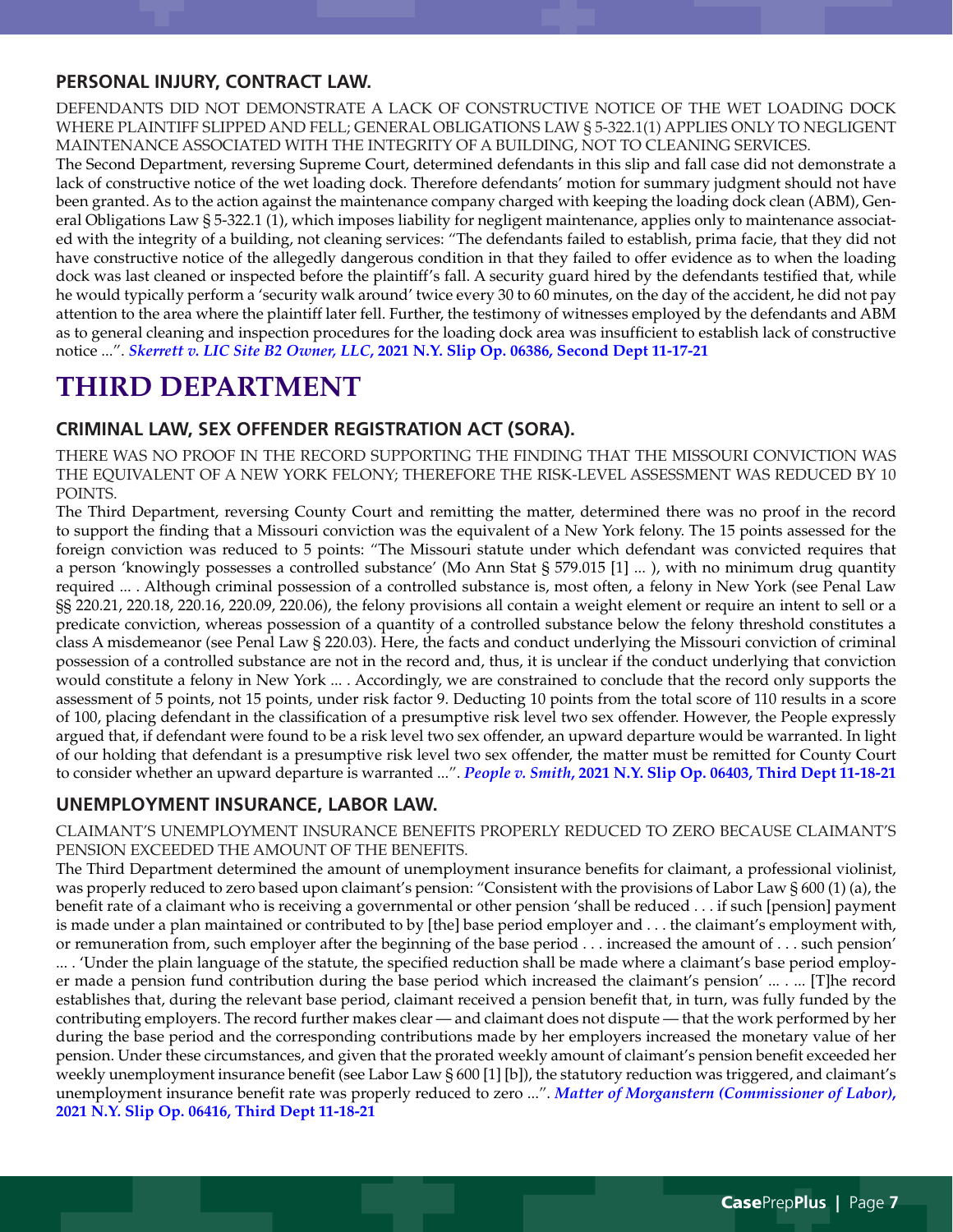#### **WORKERS' COMPENSATION.**

CLAIMANT'S REQUEST FOR RECLASSIFICATION BASED UPON A CHANGE IN CONDITION FILED AFTER THE EXPIRATION OF CLAIMANT'S CAPPED INDEMNITY BENEFITS WAS NOT UNTIMELY.

The Third Department, reversing the Workers' Compensation Board, determined claimant's request for reclassification based upon a change in condition was not untimely: " 'The Board's unilateral position that a permanently partially disabled claimant must seek reclassification prior to the exhaustion of his or her permanent partial disability award runs in direct contravention to the plain language of Workers' Compensation Law § 15 (6-a), which provides that, subject to limitations not relevant here, 'the [B]oard may, at any time, without regard to the date of accident, upon its own motion, or on application of any party in interest, reclassify a disability upon proof that there has been a change in condition' ... . Thus, the Board improperly refused to consider the three C-27 forms that were submitted by claimant's physicians because they were filed shortly after the expiration of claimant's capped indemnity benefits. Accordingly, claimant must be provided with an opportunity to seek reclassification based upon each and every one of the C-27 forms that were submitted by his physicians, irrespective of whether they were filed after the expiration of his indemnity benefits, as well as any additional, current medical evidence and/or testimony in support of his request for reclassification ... . 'If, after further development of the record, claimant is reclassified, there would at that time be no bar to him receiving, for example, retroactive permanent total disability benefits from the date when he was found to have been totally disabled' ...". *[Matter of Phillips v. Milbrook](https://nycourts.gov/reporter/3dseries/2021/2021_06402.htm) Distrib. Servs***[., 2021 N.Y. Slip Op. 06402, Third Dept 11-18-21](https://nycourts.gov/reporter/3dseries/2021/2021_06402.htm)**

# **FOURTH DEPARTMENT**

# **ATTORNEYS, CONTRACT LAW, EMPLOYMENT LAW.**

THE PROFESSIONAL EMPLOYEE AGREEMENT, WHICH PROVIDED FOR THE SHARING OF CONTINGENCY FEES FOR CASES RETAINED BY AN ATTORNEY WHO LEAVES THE FIRM, DID NOT VIOLATE ETHICS RULES AND SHOULD HAVE BEEN ENFORCED.

The Fourth Department, reversing (modifying) Supreme Court, determined the Professional Employee Agreement (Agreement), which provided for sharing contingency fees for cases retained by an attorney leaving the firm, did not violate ethics rules and should have been enforced: "[T]he Agreement did not violate rule 1.5 (g) of the Rules of Professional Conduct (22 NYCRR 1200.0) inasmuch as that rule 'does not prohibit payment to a lawyer formerly associated in a law firm pursuant to a separation or retirement agreement' (Rules of Professional Conduct [22 NYCRR 1200.0] rule 1.5 [h] ... ) . Here, the Agreement at issue is not a fee-splitting agreement under Rule 1.5 (g) but, rather, an employment or separation agreement under Rule 1.5 (h). Such employment or separation agreements 'should be construed, wherever possible, in favor of [their] legality' ... and where, as here, they are clear and unambiguous on their face, they must be 'enforced according to the plain meaning of [their] terms' ... . ... [T]he Agreement did not violate rule 5.6 (a) of the Rules of Professional Conduct (22 NYCRR 1200.0 ... ). Although the Agreement did have some financial disincentives for respondents to continue working on the cases that were transferred from petitioner, 'agreements involving financial disincentives are not per se illegal' ... [W]e conclude that the terms of the Agreement relating to the division of contingency fee awards did not have the effect of 'improperly deter[ring] competition' ...". *Matter of Mattar v. Hall***[, 2021 N.Y. Slip Op. 06477, Fourth Dept 11-19-21](https://nycourts.gov/reporter/3dseries/2021/2021_06477.htm)**

# **CIVIL PROCEDURE, APPEALS.**

IN THIS CHILD VICTIMS ACT ACTION ALLEGING SEXUAL ABUSE BY THE DEFAULTING DEFENDANT WHO ALLEGEDLY WAS AN EMPLOYEE OF THE NON-DEFAULTING DEFENDANT, IT WAS AN IMPROVIDENT EXERCISE OF DISCRETION TO DELAY THE DAMAGES ASPECT OF THE SUIT AGAINST THE DEFAULTING DEFENDANT UNTIL THE TRIAL OR DISPOSITION OF THE SUIT AGAINST THE NON-DEFAULTING DEFENDANT. The Fourth Department, reversing Supreme Court, determined delaying the damages aspect of the action against a defaulting defendant until the trial or disposition of the action against a non-defaulting defendant was improper under the facts. The Fourth Department noted that it can substitute its discretion for the lower court's, even where there has been no abuse of discretion by the lower court. The defaulting defendant was an employee of the non-defaulting defendant, YMCA Buffalo Niagara, when he allegedly sexually abused plaintiff. The lawsuit was brought pursuant to the Child Victims Act: "[Although] a court may, under appropriate circumstances, defer entry of judgment and a determination of damages against a defaulting defendant until resolution of a separately-commenced companion action against non-defaulting defendants, we ... agree with plaintiff's ... contention that the court's decision to do so here constitutes an improvident exercise of its discretion ... . We therefore substitute our own discretion 'even in the absence of abuse [of discretion]' ... . ... [W]e agree with plaintiff that 'further delay undermines the purpose of the Child Victims Act, which is to 'finally allow justice for past and future survivors of child sexual abuse, help the public identify hidden child predators through civil litigation discovery, and shift the significant and lasting costs of child sexual abuse to the responsible parties' ... . Given the schedule of the separate action and the accompanying 'uncertainty as to when plaintiff's claims may be resolved against [YMCA Buffalo Niagara], additional delay may hinder [plaintiff's] efforts to prove damages against defendant and secure a final judgment, particu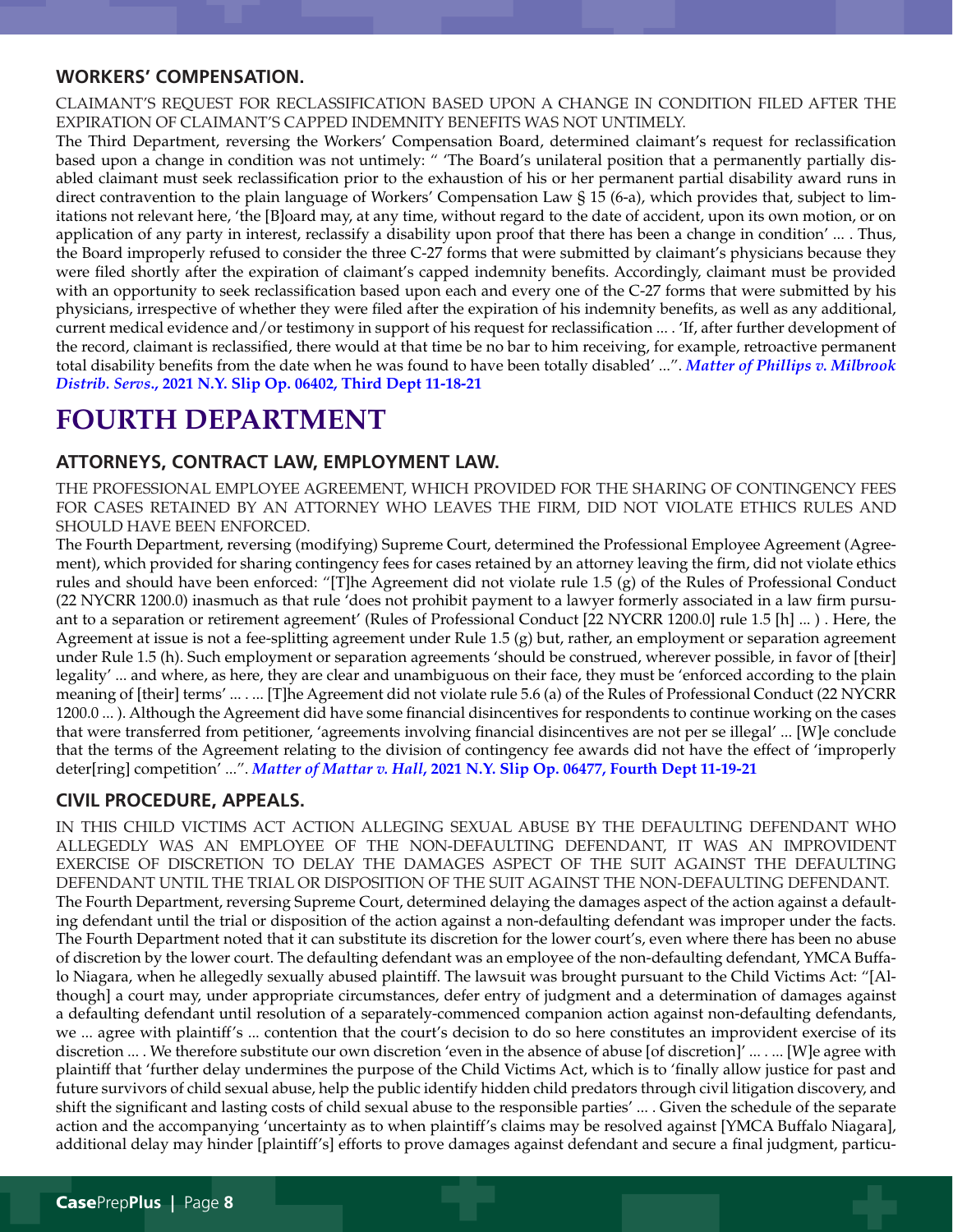larly considering defendant's age and the prospect that defendant's assets may be dissipated in the interim' ... . By contrast, we note that the court did not identify any prejudice to YMCA Buffalo Niagara ... . 'Although judicial economy, which is an important consideration under CPLR 3215 (d) . . . , may favor a single damages proceeding involving both the defaulting and non-defaulting defendants,' we conclude here that 'such consideration does not outweigh the significant prejudice that may inure to plaintiff' ...". *LG 46 DOE v. Jackson***[, 2021 N.Y. Slip Op. 06507, Fourth Dept 11-19-21](https://nycourts.gov/reporter/3dseries/2021/2021_06507.htm)**

# **CIVIL PROCEDURE, CIVIL RIGHTS LAW, EDUCATION-SCHOOL LAW.**

PLAINTIFF'S TITLE IX AND 42 U.S.C. § 1983 CAUSES OF ACTION, BASED ON ALLEGATIONS OF SEXUAL ABUSE BY A TEACHER IN 1972 AND 1973, ARE TIME-BARRED.

The Fourth Department, reversing (modifying) Supreme Court, determined plaintiff's Title IX and 42 U.S.C. § 1983 causes action, based upon allegations plaintiff was sexually abused by a teacher in 1972–1973, were time barred: " 'The federal civil rights statutes do not provide for a specific statute of limitations, establish rules regarding the tolling of the limitations period, or prescribe the effect of tolling' ... . Thus, 'courts entertaining claims brought under 42 U.S.C. § 1983 [and Title IX] should borrow the state statute of limitations for personal injury actions' ... . Where a state 'has one or more statutes of limitations for certain enumerated intentional torts, and a residual statute for all other personal injury actions[,] . . . the residual or general personal injury statute of limitations applies'... . Here, defendant correctly contends, and plaintiff does not dispute, that New York's three-year statute of limitations for non-specified personal injury claims applies to the federal causes of action asserted here (see CPLR 214 [5] ...). ... Plaintiff contends that CPLR 214-g, which revives certain civil claims and causes of action for damages suffered as a result of childhood sexual abuse that would otherwise be barred by a statute of limitations, must be borrowed along with CPLR 214 (5) in determining whether her federal causes of action are timely. ... We … conclude that CPLR 214-g is not a revival statute related to the residual personal injury statute of limitations applicable to plaintiff's section 1983 cause of action ... . \* \* \* ... [W]e conclude that plaintiff's Title IX cause of action should also have been dismissed as time-barred." *[BL DOE 3 v. Female Academy of the Sacred Heart](https://nycourts.gov/reporter/3dseries/2021/2021_06480.htm)***, 2021 N.Y. Slip Op. 06480, Fourth [Dept 11-19-21](https://nycourts.gov/reporter/3dseries/2021/2021_06480.htm)**

# **CRIMINAL LAW, APPEALS, EVIDENCE.**

A CHALLENGE TO THE VOLUNTARINESS OF A GUILTY PLEA SURVIVES A VALID WAIVER OF APPEAL; COUNTY COURT SHOULD HAVE HELD A HEARING ON DEFENDANT'S MOTION TO WITHDRAW THE GUILTY PLEA, MATTER REMITTED.

The Fourth Department, remitting the matter for a hearing, determined (1) a challenge to the voluntariness of a guilty survives a valid waiver of appeal, and (2) a hearing should have been held on defendant's motion to withdraw the plea: "Because defendant's challenge to the voluntariness of her plea would survive even a valid waiver of the right to appeal, we need not address the validity of that waiver ... . We agree with defendant that County Court erred in denying her motion to withdraw her plea without a hearing because the record—specifically, defense counsel's affidavit swearing that defendant's plea was coerced—'raises a legitimate question as to the voluntariness of the plea' ... . We therefore hold the case, reserve decision, and remit the matter to County Court to appoint new defense counsel and to rule on defendant's motion to withdraw her plea following an evidentiary hearing." *People v. Gumpton***[, 2021 N.Y. Slip Op. 06519, Fourth Dept 11-19-21](https://nycourts.gov/reporter/3dseries/2021/2021_06519.htm)**

# **CRIMINAL LAW, EVIDENCE.**

THE FACTS THAT THE PARKED CAR IN WHICH DEFENDANT WAS SITTING WITH TWO OTHERS WAS IN A HIGH CRIME AREA AND WAS NOT RUNNING DID NOT PROVIDE THE POLICE WITH AN ARTICULABLE, CREDIBLE REASON TO APPROACH THE CAR; THE EVIDENCE SUBSEQUENTLY SEIZED AND THE STATEMENTS SUBSEQUENTLY MADE SHOULD HAVE BEEN SUPPRESSED.

The Fourth Department, vacating defendant's guilty plea and dismissing the indictment, determined the police did not have an articulable. credible reason for approaching the parked car defendant was sitting in. Therefore the evidence subsequently seized and the statements subsequently made should have been suppressed: "Where ... 'police officers approach a vehicle that is already parked and stationary, the only level of suspicion necessary to justify that approach is an articulable, credible reason for doing so, not necessarily indicative of criminality' ... . The approach, however, 'must be predicated on more than a hunch, whim, caprice or idle curiosity' ... . Here, the officer testified at the suppression hearing that he and his partner approached the vehicle because the apartment complex at which it was parked was in a high crime area and because the vehicle was not running and had three occupants. The hearing record is devoid, however, of evidence that the officer was 'aware of or observed conduct which provided a particularized reason to request information' from the occupants of the vehicle ...". *People v. King***[, 2021 N.Y. Slip Op. 06499, Fourth Dept 11-19-21](https://nycourts.gov/reporter/3dseries/2021/2021_06499.htm)**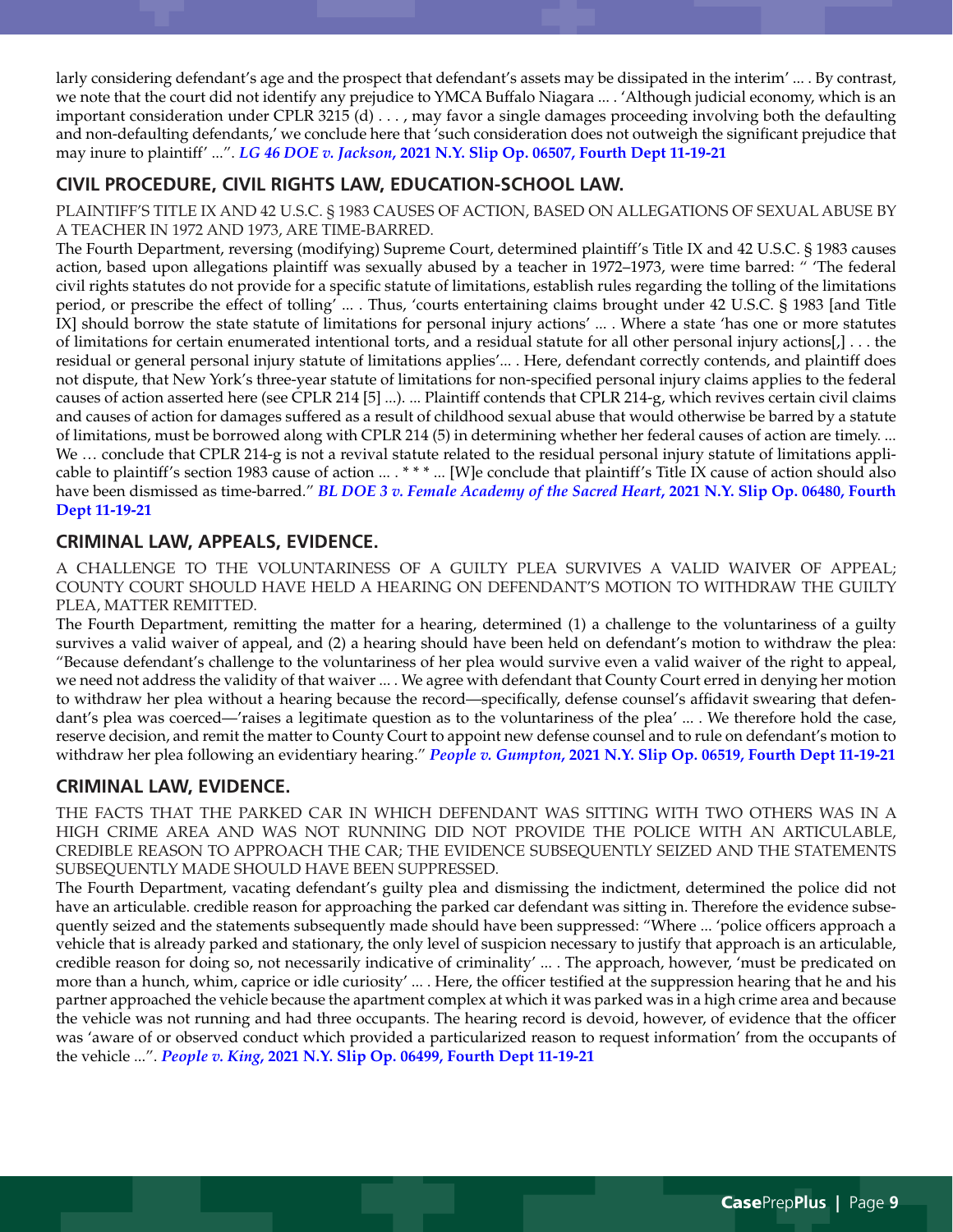### **CRIMINAL LAW, EVIDENCE.**

THE REMARKS MADE BY THE POLICE DURING THE INTERROGATION OF DEFENDANT SERVED TO NEGATE THE MIRANDA WARNINGS; INTERROGATION CONTINUED AFTER DEFENDANT ASSERTED HIS RIGHT TO COUNSEL; THE ERRORS WERE DEEMED HARMLESS BECAUSE DEFENDANT WOULD HAVE BEEN CONVICTED EVEN IF THE STATEMENTS HAD BEEN SUPPRESSED.

The Fourth Department determined questioning by the police effectively negated the Miranda warnings and questioning continued after defendant invoked his right to counsel. The errors were deemed harmless because the defendant would have been convicted even if the statements had been suppressed: " 'Properly administered Miranda rights can be rendered inadequate and ineffective when they are contradicted by statements suggesting that there is a price for asserting the rights to remain silent or to counsel, such as foregoing 'a valuable opportunity to speak with an assistant district attorney, to have [the] case[] investigated or to assert alibi defenses' ... . The police officer's statement here improperly implied to defendant that the interrogation would be his 'only opportunity to speak' ... , and his advice that providing an explanation would benefit defendant effectively 'implied that . . . defendant['s] words would be used to help [him], thus undoing the heart of the warning that anything [he] said could and would be used against [him]' ...'. \*\*\* ... [A]bout 20 minutes into the interrogation, defendant expressly stated that he did not 'want to talk about more of this[, i.e., the shooting]. That's it.' ... [D]efendant thereby unequivocally invoked his right to remain silent ... inasmuch as '[n]o reasonable police officer could have interpreted that statement as anything other than a desire not to talk to the police' ... . Defendant's responses to the police officers when they resumed the interrogation did not negate his prior unequivocal invocation of his right to remain silent because the police officers failed to reread the Miranda warnings to defendant before resuming the interrogation and therefore failed to scrupulously honor his right to remain silent ...". *People v. Marrero***[, 2021 N.Y. Slip Op. 06510, Fourth Dept 11-19-21](https://nycourts.gov/reporter/3dseries/2021/2021_06510.htm)**

#### **CRIMINAL LAW, EVIDENCE.**

ITEMS SEIZED PURSUANT TO THE OVERBROAD SECTION OF THE SEARCH WARRANT, IF ANY, SHOULD HAVE BEEN SUPPRESSED, MATTER REMITTED FOR A RULING; THE SEARCH WARRANT APPLICATION PROVIDED PROBABLE CAUSE FOR THE SEARCH, NOTWITHSTANDING THE INCLUSION OF INFORMATION PROVIDED BY AN ANONYMOUS INFORMANT WHICH DID NOT SATISFY THE *AGUILAR*-*SPINELLI* TEST.

The Fourth Department determined a portion of the search warrant was overbroad and remitted the case for a ruling on what evidence, if any, should be suppressed because it was seized based on the overbroad language. The Fourth Department also determined information provided by an anonymous informant, which was included in the search warrant application, did not satisfy the "*Aguilar*-*Spinelli*" test, but that the remaining information in the application provided probable cause. The search warrant was seeking stolen property alleged to have been located in defendant's residence: "[I]nsofar as the search warrant application was based on information provided by an anonymous informant, that information was insufficient to establish probable cause. The information in the application concerning the informant failed to 'satisf[y] the two-part *Aguilar-Spinelli* test requiring a showing that the informant is reliable and has a basis of knowledge for the information imparted' ... . Nevertheless, we conclude that the remaining information in the warrant application provided probable cause for the warrant ... . ... [P]art of the warrant is overbroad. 'The Fourth Amendment to the Constitution provides that no warrants shall issue except those 'particularly describing the place to be searched, and the . . . things to be seized' (US Const 4th Amend). To meet the particularity requirement, the warrant's directive must be 'specific enough to leave no discretion to the executing officer' ... . Here, the warrant permitted the Troopers to search for, inter alia, 'personal papers, . . . alcohol, . . . safes, . . . any communication and computers that are related to criminal activity, any . . . telephone records, cell phones that [may] contain evidence of a crime or illegal activity and any associated documentation related to any criminal activity.' Those parts of the warrant were overbroad and any evidence seized pursuant to them should have been suppressed ...". *People v. Herron***[, 2021 N.Y. Slip Op. 06512, Fourth Dept 11-19-21](https://nycourts.gov/reporter/3dseries/2021/2021_06512.htm)**

## **FAMILY LAW, JUDGES.**

IN THIS POST-DIVORCE ACTION, THE PROCEEDS OF THE SALE OF THE PARTIES' REAL PROPERTY SHOULD NOT HAVE BEEN DISTRIBUTED WITHOUT A FULL EVIDENTIARY HEARING.

The Fourth Department, reversing (modifying) Supreme Court, determined the court should have conducted a hearing before distributing the proceeds of the sale of the parties' farm in this post-divorce action: "[T]he court erred in deciding the value of plaintiff's credits without a full evidentiary hearing permitting the parties to offer proof of valuation ... . Plaintiff offered no direct proof of the value of the relevant assets, and defendant was not afforded an opportunity to cross-examine the court-appointed appraiser or review the appraisals ... . The court's decision also failed to articulate the factors it considered or the reasons for its determination to partially grant certain credits to plaintiff and deny others ... . ... [W]e remit the matter to Supreme Court for a hearing and appropriate findings of fact and conclusions of law with respect to the parties' entitlement to credits." *Edwards v. Edwards***[, 2021 N.Y. Slip Op. 06504, Fourth Dept 11-19-21](https://nycourts.gov/reporter/3dseries/2021/2021_06504.htm)**